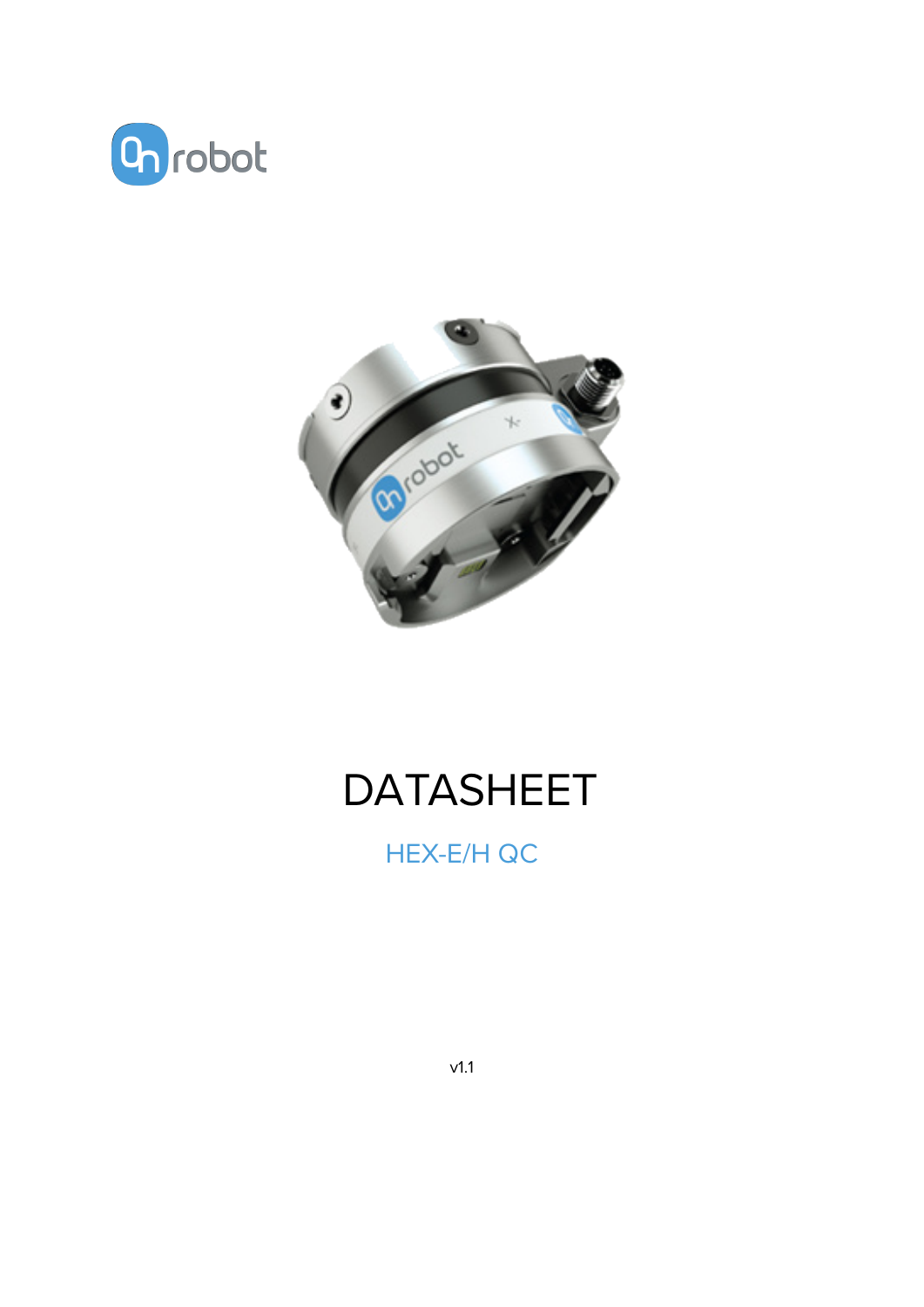

# **1. Datasheet**

# **1.1. HEX-E QC**

| <b>General Properties</b>                 | <b>6-Axis Force/Torque Sensor</b>                          |                    |                 |            | <b>Unit</b>                                 |
|-------------------------------------------|------------------------------------------------------------|--------------------|-----------------|------------|---------------------------------------------|
|                                           | <b>Fxy</b>                                                 | <b>Fz</b>          | <b>Txy</b>      | Tz         |                                             |
| Nominal Capacity (N.C)                    | 200                                                        | 200                | 10 <sup>°</sup> | 6.5        | $[N]$ [Nm]                                  |
| Single axis deformation at N.C (typical)  | ± 1.7<br>± 0.067                                           | ± 0.3<br>$±$ 0.011 | ± 2.5<br>± 2.5  | ± 5<br>± 5 | $\lceil mm \rceil \rceil$<br>$[inch]$ $[°]$ |
| Single axis overload                      | 500                                                        | 500                | 500             | 500        | [%]                                         |
| Signal noise* (typical)                   | 0.035                                                      | 0.15               | 0.002           | 0.001      | $[N]$ [Nm]                                  |
| Noise-free resolution (typical)           | 0.2                                                        | 0.8                | 0.01            | 0.002      | [N][Nm]                                     |
| Full scale nonlinearity                   | $\leq$ 2                                                   | $\leq$ 2           | < 2             | $\leq$ 2   | [%]                                         |
| Hysteresis (measured on Fz axis, typical) | $\leq$ 2                                                   | $\leq$ 2           | $\leq$ 2        | < 2        | [%]                                         |
| Crosstalk (typical)                       | < 5                                                        | < 5                | < 5             | < 5        | [%]                                         |
| <b>IP Classification</b>                  | 67                                                         |                    |                 |            |                                             |
| Dimensions ( $H \times W \times L$ )      | $50 \times 71 \times 93$<br>$1.97 \times 2.79 \times 3.66$ |                    |                 |            | [mm]<br>[inch]                              |
| Weight (with built-in adapter plates)     | 0.347<br>0.76                                              |                    |                 |            | [kg]<br>[Ib]                                |

\* Signal noise is defined as the standard deviation (1 σ) of a typical one second no-load signal.

| <b>Operating Conditions</b>        | <b>Minimum</b> | <b>Typical</b> | <b>Maximum</b> | <b>Unit</b>                               |
|------------------------------------|----------------|----------------|----------------|-------------------------------------------|
| Power supply                       |                |                | 24             | l[V]                                      |
| Power consumption                  |                |                | 0.8            | [W]                                       |
| Operating temperature              | O<br>32        |                | 55<br>131      | $ \mathsf{C}^{\circ}\mathsf{C} $<br>∣[°F] |
| Relative humidity (non-condensing) | O              |                | 95             | [%]                                       |
| Calculated MTBF (operating life)   | 30 000         |                |                | [Hours]                                   |
| Re-calibration period*             |                | 15 000         |                | [Hours]                                   |

\*Notification is provided when factory re-calibration is recommended.

### **Complex Loading**

During single-axis loading, the sensor can be operated up to its nominal capacity. Above the nominal capacity the reading is inaccurate and invalid.

During complex loading (when more than one axis is loaded) the nominal capacities are reduced. The following diagrams show the complex loading scenarios.

The sensor cannot be operated outside of the Normal Operating Area (marked with blue on the diagrams below).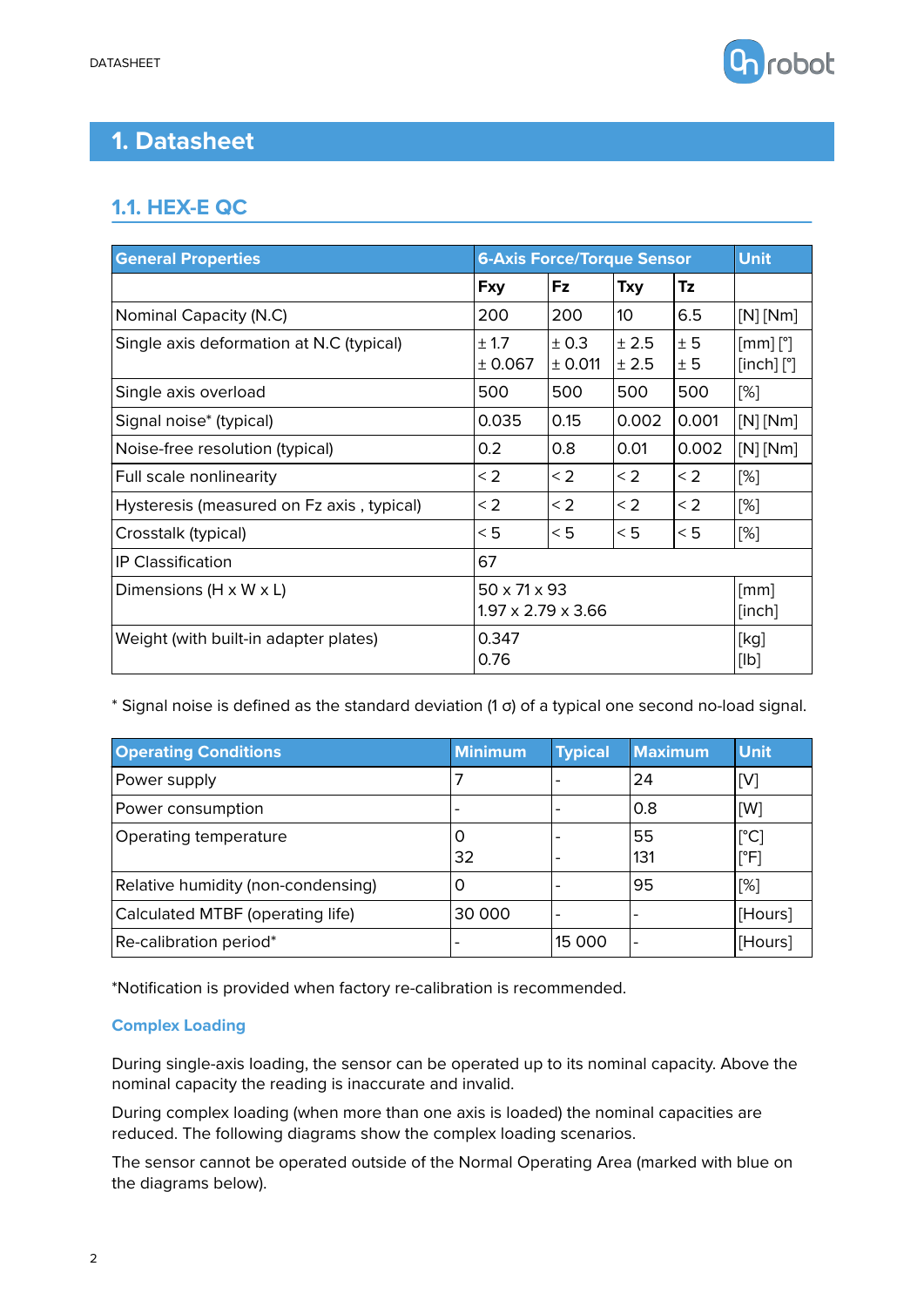



## **1.2. HEX-H QC**

| <b>General Properties</b>                 | <b>6-Axis Force/Torque Sensor</b>                          |                   |            |                | <b>Unit</b>                                                    |
|-------------------------------------------|------------------------------------------------------------|-------------------|------------|----------------|----------------------------------------------------------------|
|                                           | <b>Fxy</b>                                                 | <b>Fz</b>         | Txy        | Tz             |                                                                |
| Nominal Capacity (N.C)                    | 200                                                        | 200               | 20         | 13             | $[N]$ [Nm]                                                     |
| Single axis deformation at N.C (typical)  | ± 0.6<br>± 0.023                                           | ± 0.25<br>± 0.009 | ± 2<br>± 2 | ± 3.5<br>± 3.5 | $\lceil$ [mm] $\lceil$ °]<br>$\lceil$ inch $\rceil$ $\lceil$ ° |
| Single axis overload                      | 500                                                        | 400               | 300        | 300            | [%]                                                            |
| Signal noise* (typical)                   | 0.1                                                        | 0.2               | 0.006      | 0.002          | $\lfloor$ [N] $\lfloor$ Nm]                                    |
| Noise-free resolution (typical)           | 0.5                                                        |                   | 0.036      | 0.008          | [N][Nm]                                                        |
| Full scale nonlinearity                   | $\leq$ 2                                                   | $\leq$ 2          | $\leq$ 2   | $\leq$ 2       | [%]                                                            |
| Hysteresis (measured on Fz axis, typical) | < 2                                                        | < 2               | $\leq$ 2   | $\leq$ 2       | [%]                                                            |
| Crosstalk (typical)                       | < 5                                                        | < 5               | < 5        | < 5            | [%]                                                            |
| <b>IP Classification</b>                  | 67                                                         |                   |            |                |                                                                |
| Dimensions ( $H \times W \times L$ )      | $50 \times 71 \times 93$<br>$1.97 \times 2.79 \times 3.66$ |                   |            |                | [mm]<br>[inch]                                                 |
| Weight (with built-in adapter plates)     | 0.35<br>0.77                                               |                   |            |                | [kg]<br>[lb]                                                   |

\* Signal noise is defined as the standard deviation (1 σ) of a typical one second no-load signal.

| <b>Operating Conditions</b>        | <b>Minimum</b> | <b>Typical</b>           | <b>Maximum</b> | <b>Unit</b>                             |
|------------------------------------|----------------|--------------------------|----------------|-----------------------------------------|
| Power supply                       |                | $\overline{\phantom{a}}$ | 24             | [V]                                     |
| Power consumption                  |                |                          | 0.8            | [W]                                     |
| Operating temperature              | 32             | $\overline{\phantom{0}}$ | 55<br>131      | $\lceil^{\circ}C\rceil$<br>$\lceil$ °F] |
| Relative humidity (non-condensing) |                |                          | 95             | [%]                                     |
| Calculated MTBF (operating life)   | 30 000         |                          |                | [Hours]                                 |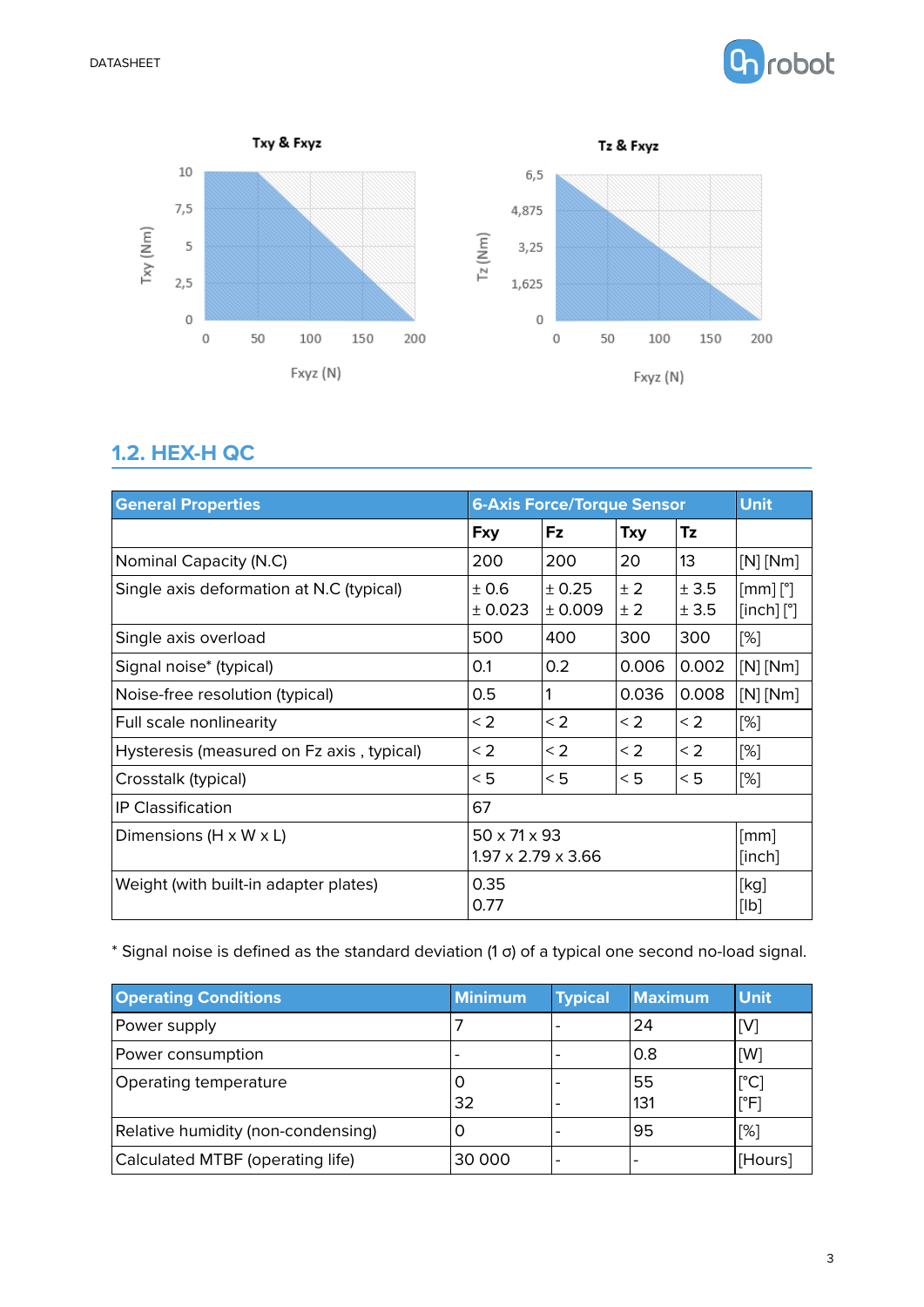

| <b>Operating Conditions</b> | <b>Minimum</b> |      | Typical Maximum | <b>Unit</b> |
|-----------------------------|----------------|------|-----------------|-------------|
| Re-calibration period*      |                | 7500 |                 | [Hours]     |

\*Notification is provided when factory re-calibration is recommended.

#### **Complex Loading**

During single-axis loading, the sensor can be operated up to its nominal capacity. Above the nominal capacity the reading is inaccurate and invalid.

During complex loading (when more than one axis is loaded) the nominal capacities are reduced. The following diagrams show the complex loading scenarios.

The sensor cannot be operated outside of the Normal Operating Area (marked with blue on the diagrams below).



## **1.3. HEX-E QC and HEX-H QC Comparison**

When the sensor is used in applications where higher sensitivity is needed HEX-E QC is recommended, where higher payload or tool length is needed HEX-H QC is recommended.

The following graphs show the extent of the payload and the tool length that you can use together with the HEX-E and the HEX-H sensors in case of applications requiring high or moderate precision.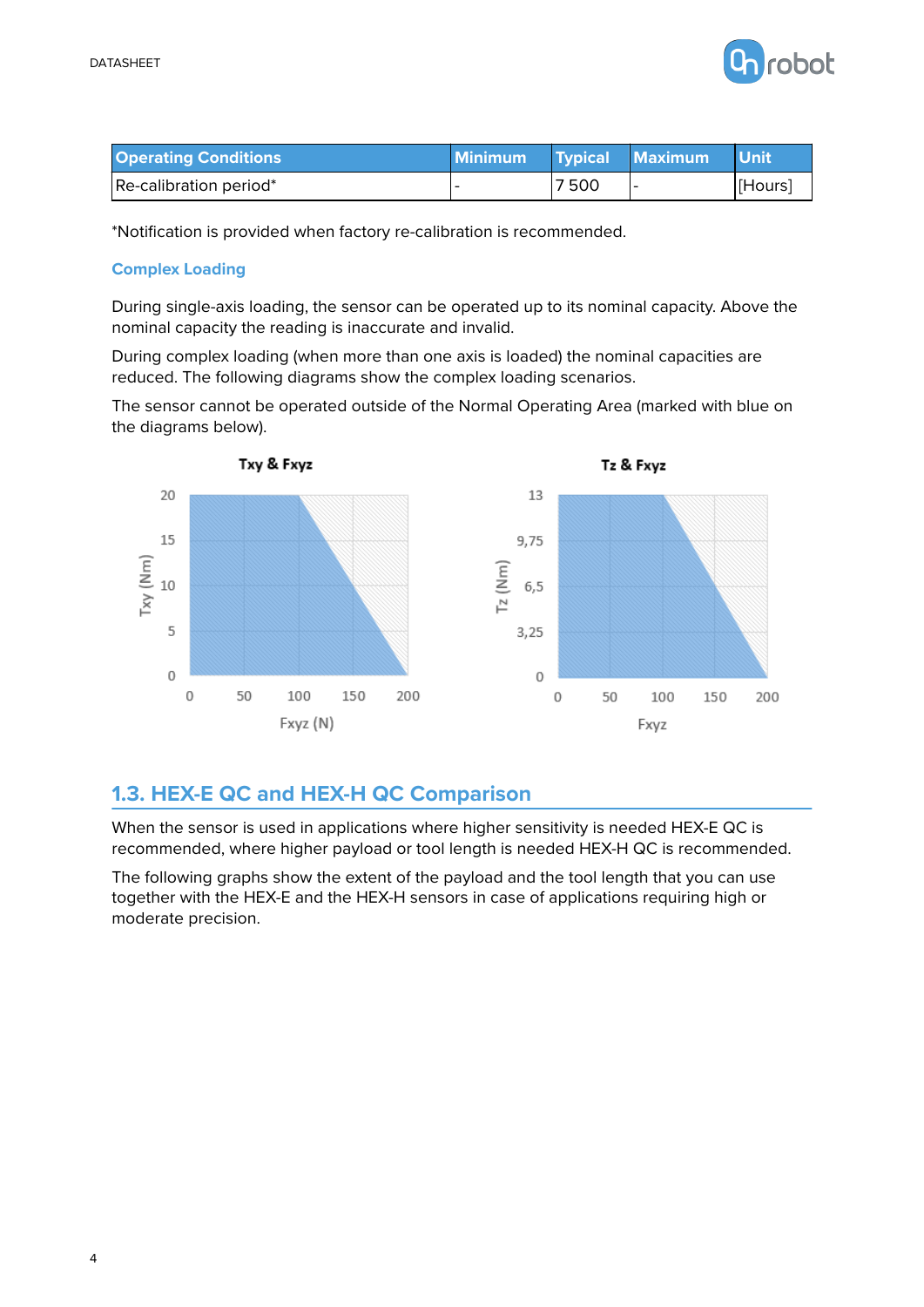

#### **Applications requiring high precision (e.g.: force control based applications like Sanding and Pin Insertion)**







In the blue region it is recommened to use only the HEX-E QC.